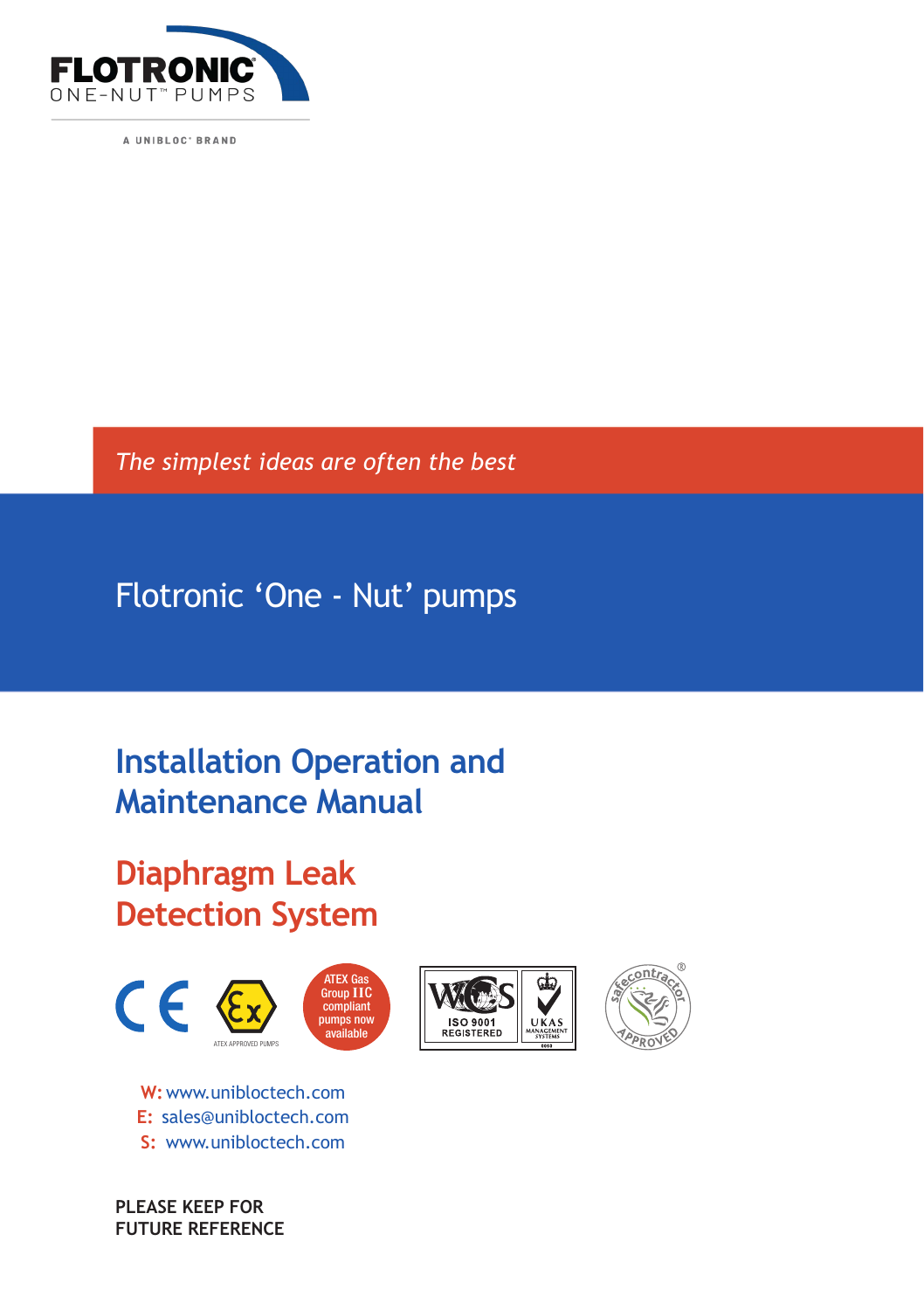### **Contents**

| Warnings                        | 3 |
|---------------------------------|---|
| Overview                        | 4 |
| Installation                    | 5 |
| Operation                       |   |
| Maintenance                     | 8 |
| Troubleshooting                 | П |
| <b>Technical Specifications</b> | 2 |
|                                 |   |

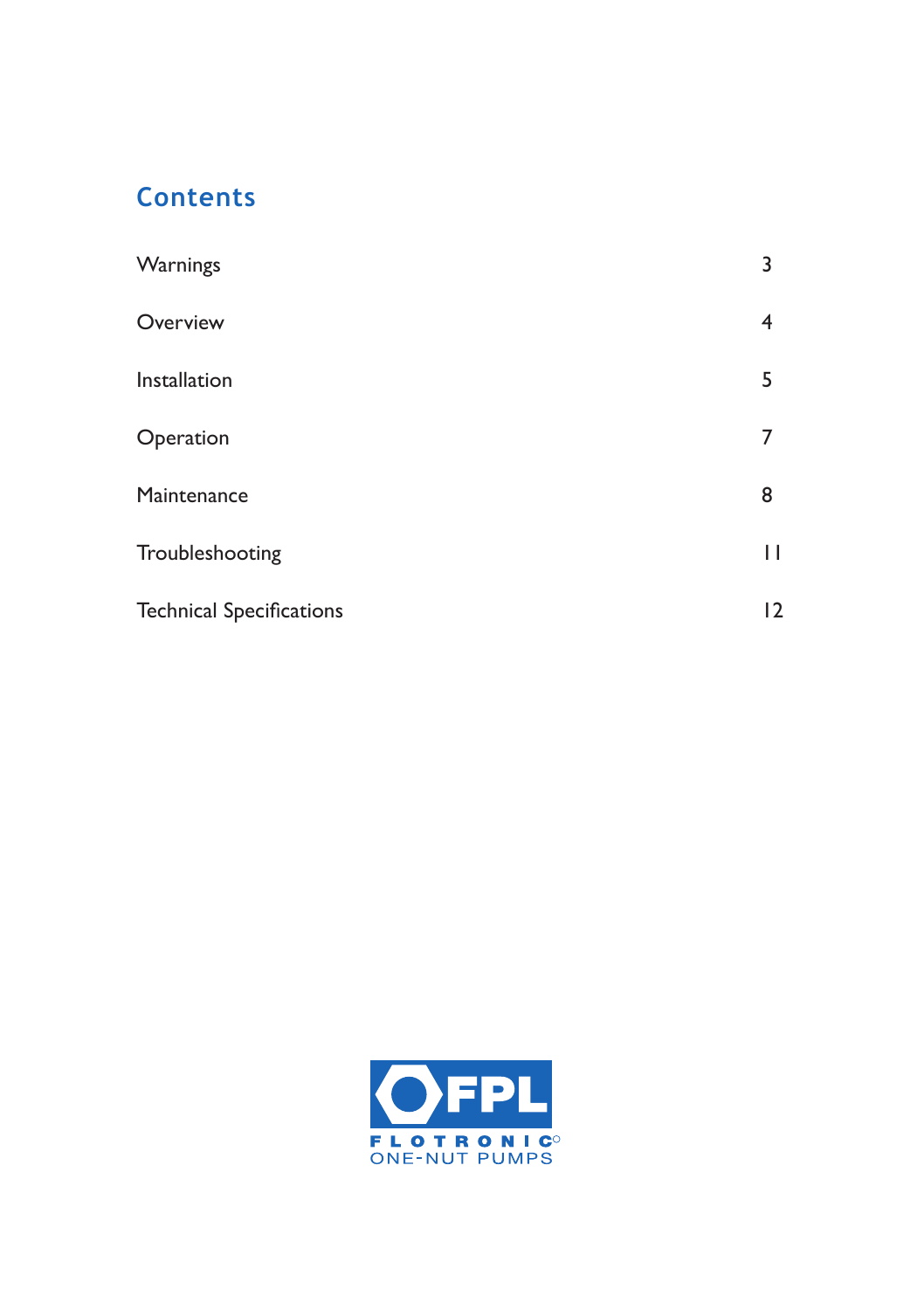### **WARNINGS**

The following warnings are for the setup, usage, grounding, maintenance and repair of the Leak Detection System.

# **WARNING**

# **Electric Shock Hazard**

Improper grounding, setup or usage of this equipment can cause electric shock.

- Remove power before connecting or disconnecting cables and accessories to the unit.
- Electrical installation must be carried out by a qualified electrician and comply with all local codes and regulations.
- Unit must be grounded to ensure user safety.

# **Equipment Misuse**

Misuse can cause serious injury or death.

- Do not exceed the maximum pressure or temperature rating of the lowest rated system component. Read all technical documentation related to the equipment and ensure compliance.
- Only pump products that are compatible with the pump wetted parts.
- Do not modify the equipment.
- Check the device and installation daily and replace any worn or damaged parts immediately using genuine Flotronic Pumps spares.
- Cables should be routed to avoid damage.

# **Personal Protective Equipment**

Appropriate personal protective equipment must be worn when operating, servicing or working in the equipment area.

### **CAUTION**

To prevent the risk of electric shock, do not remove cover. No user-serviceable parts inside. Refer servicing to qualified service personnel.

#### NOTE:

This unit MUST be earthed/grounded.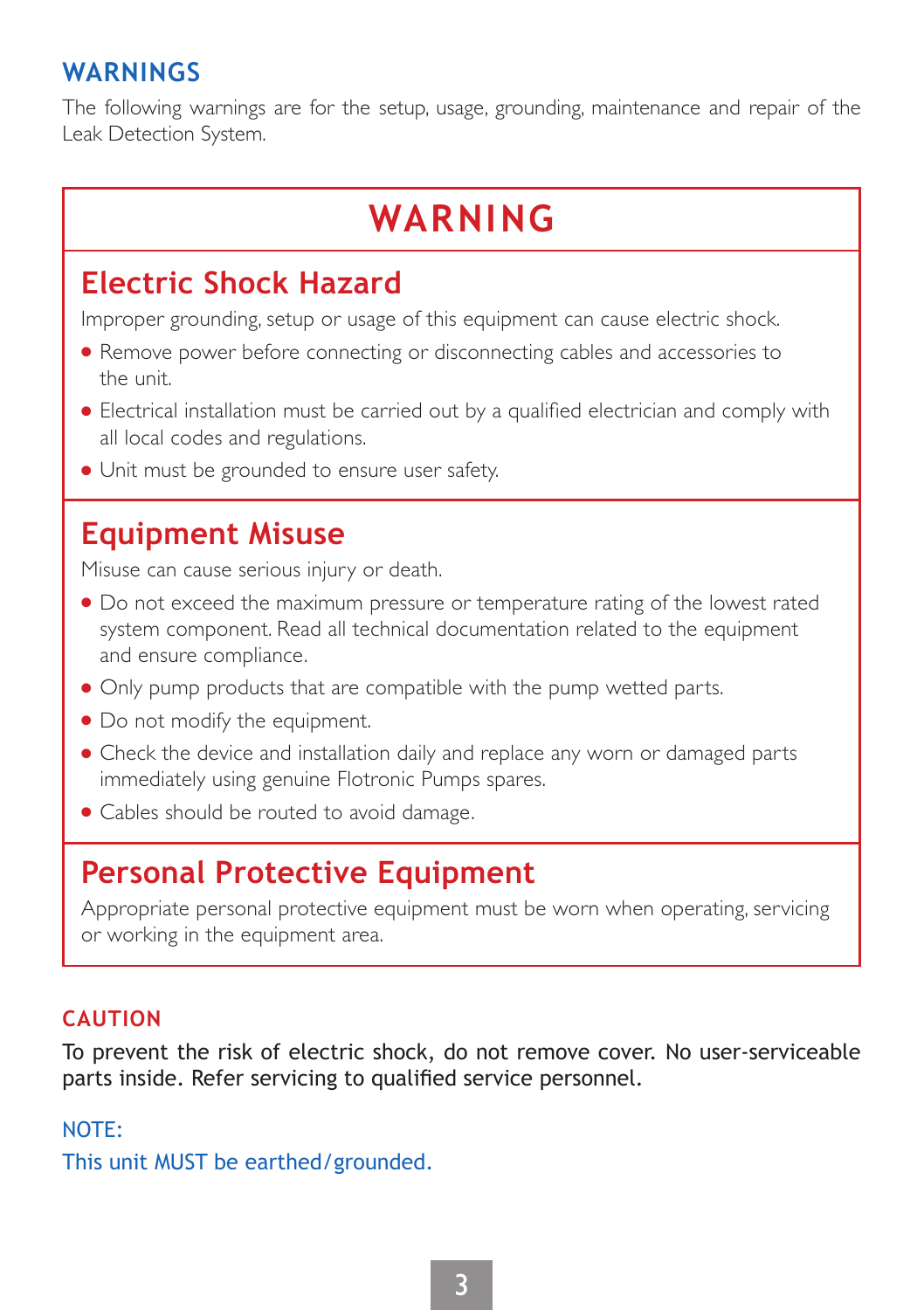### **OVERVIEW**

### **System Description**

The leak detection system monitors Flotronic Double Diaphragm pumps for diaphragm failure that could cause contamination of the product being pumped and/or the air control systems internal to the pump and/or the immediate area surrounding the pump.

The system comprises of two sensors and a main control unit. The two sensors are connected to the air side of the pump and constantly monitor the air chambers for the presence of foreign material that would indicate a diaphragm failure. Upon sensing a diaphragm failure the main unit stops the pump by activating a solenoid valve, (customer supplied), in the pump air supply line. The fault is also indicated on the main control unit by the flashing of a red LED.

### **Main Components**

It is recommended that you should familiarise yourself with the system before installation and operation. This will help ensure optimum system performance.

#### **Sensors**

The sensors are mounted on the pump, one per air chamber, to detect the presence of foreign material other than air on the driving side of the diaphragms.

The sensors are of a capacitive type and detect changes in a self generated capacitive field. This means that they do not rely on a conductive or transparent pumped media and can function correctly with most substances that may be pumped.

Another benefit of this sensor type is the ability to sense through a barrier, in this case a protective PTFE housing that stops the sensor from directly contacting the pumped media. To this end the system can be used to detect most aggressive substances that are compatible with PTFE

#### **Main Control Unit**

The main control unit powers the sensors and continuously monitors their output state, ensuring a fast response to any possible diaphragm failure. If the main control unit detects a failure from either sensor the red LED on the front panel will flash. Simultaneously the solenoid output is de-activated and the connected solenoid valve, (customer supplied), stops the air flow to the pump thus stopping the pump.

The main unit latches in the alarm condition until the failure has cleared and the unit is reset by pressing the front panel mounted Reset button. If the failure mode is still present,

i.e. pumped media still contaminating the sensors, the unit will not be able to be reset until the failure has been rectified.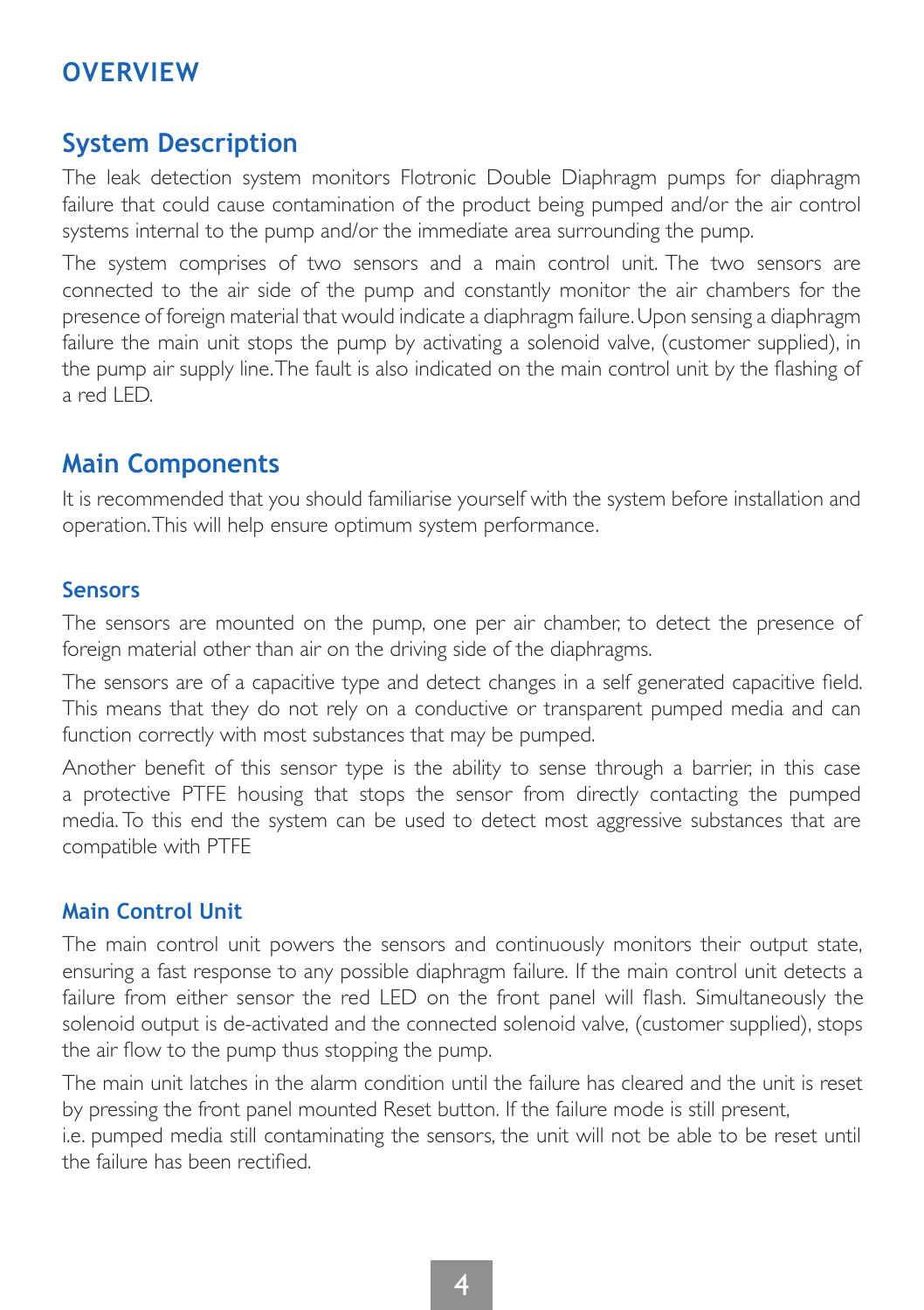If there is a power failure to the main unit, the default pump operation mode is off and the pump will be stopped. Upon power supply being restored the unit will stay in the pump off condition until the Reset button is pressed.

The main control unit will alarm and set to fail condition if the sensors are not connected or if the sensors fail to operate within their normal parameters.

#### NOTE:

To fully comply with the 3A standard there must be a solenoid valve connected to the main control unit to enable the pump to be stopped once a failure mode is detected. The solenoid valve needs to be fitted to the air pipe supplying the pump. See Technical Data section for solenoid specifications.



### **INSTALLATION**

#### **System Connection**

The main unit is fitted with sockets for the connection of the two sensors and solenoid valve and a 150mm hard wired lead fitted with a socket and plug for mains power connection.

The sensors are supplied pre-wired for immediate use.

The solenoid valve and mains power connection plugs are user connectable using screw terminals internal to the plugs. (Plugs supplied with main unit).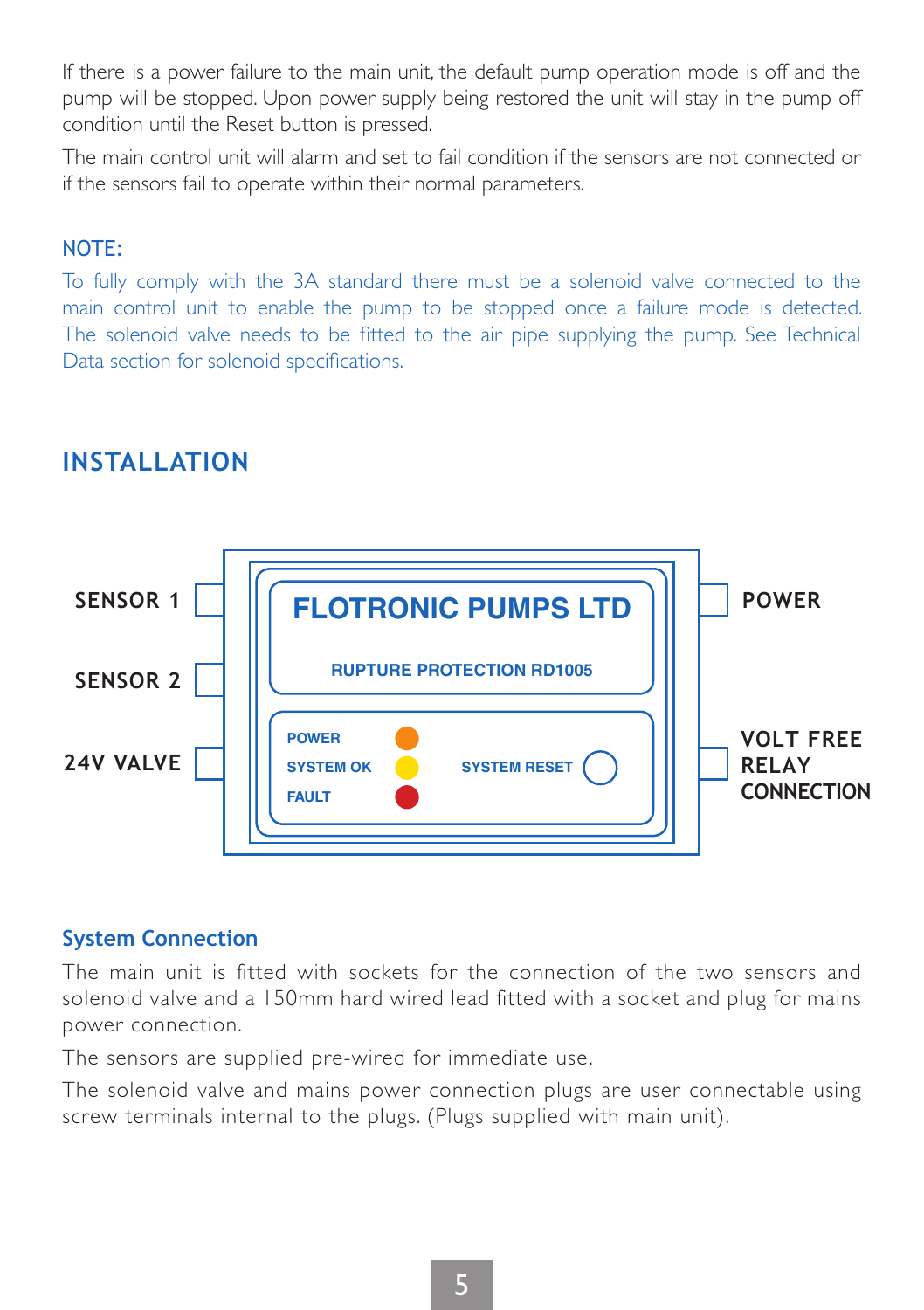### **Power Connection**

Be sure that the power supply voltage of the area where this unit will be used meets the voltage requirements, 96 – 264Vac @ 50/60Hz, of the main control unit.

Please observe the wiring code below, if in any doubt please consult a qualified electrician.

#### NOTE:

This unit MUST be earthed/grounded by connecting a suitable earth connection to the plug terminal marked as Earth on the connection diagram below.

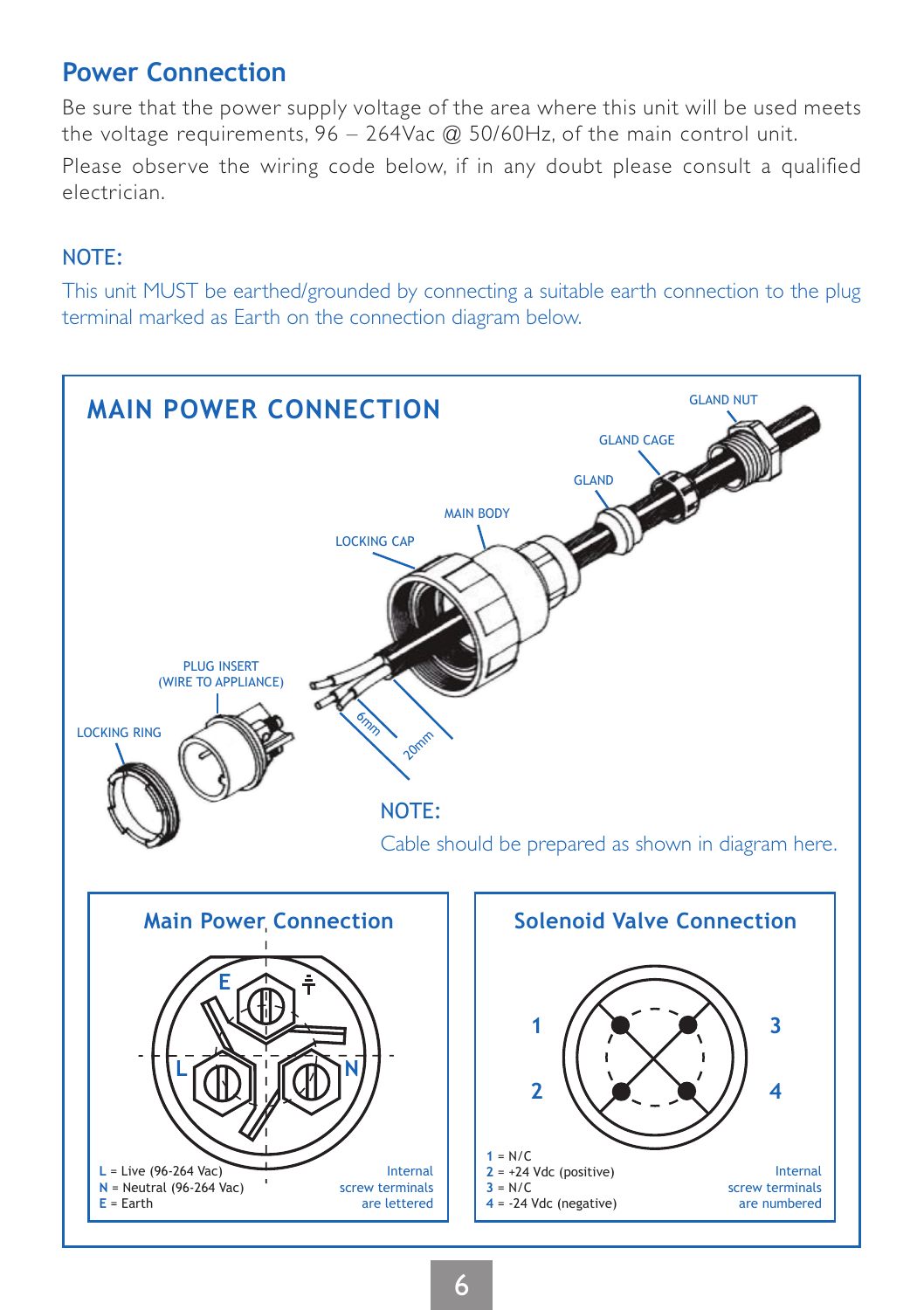

### **Leak Detector Operation**

During normal operation only the 'Power' LED on the main control box will be lit continuously.

If a fault develops, i.e. from diaphragm or sensor failure, the 'Fault' LED will flash and the pump will stop.

To reset the system after a failure has occurred, and the cause has been rectified, press the 'Reset' button.

If there is an interruption to the power supply to the main control unit the pump will stop, to restart the pump press the 'Reset' button.

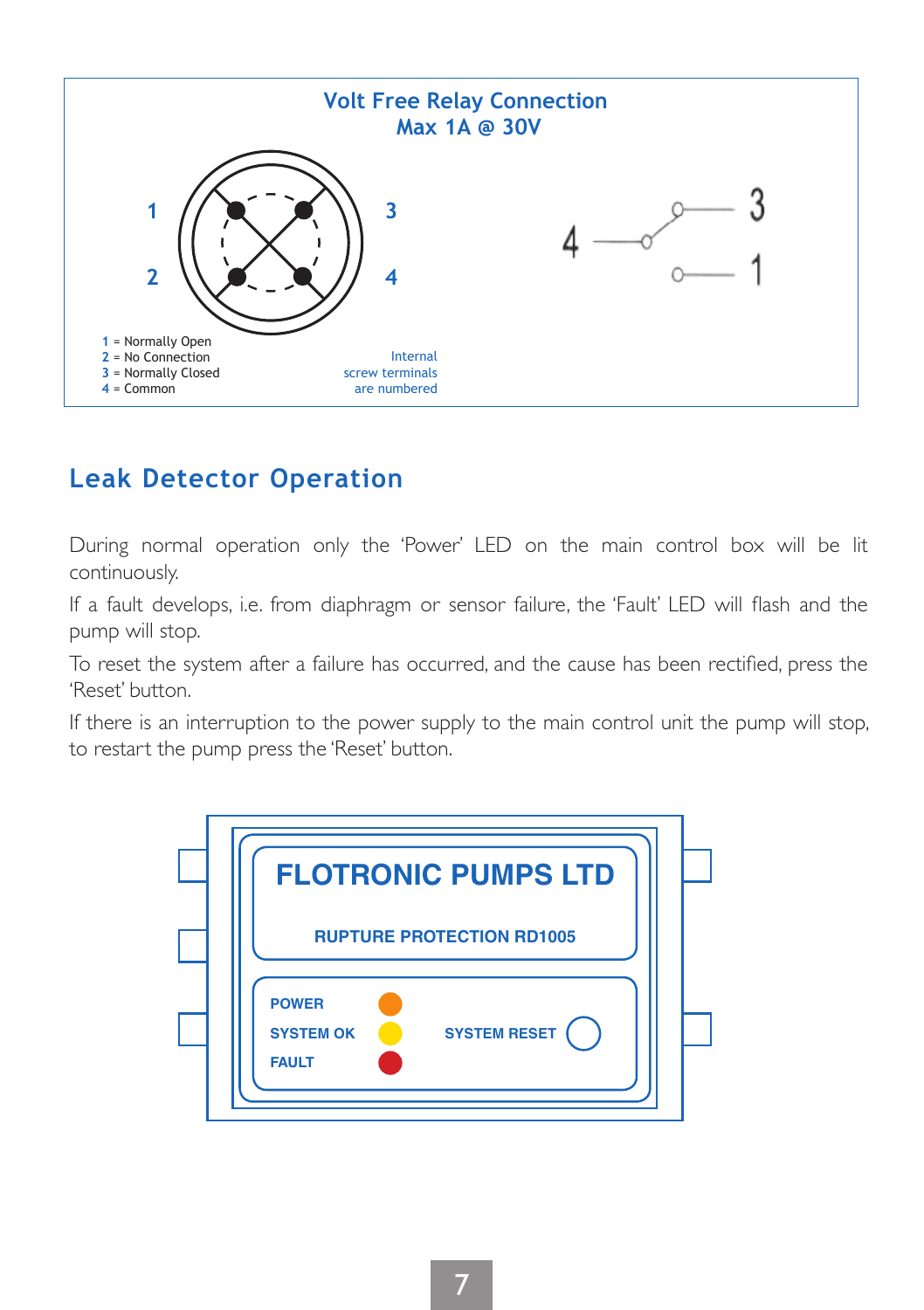### **Maintenance**

### NOTE:

Always disconnect the power supply from the control box before any maintenance or cleaning operation is carried out.

#### **Clean Sensors**

In the event of a diaphragm failure the sensor housing will need to be cleaned to remove all traces of product that may stop the system from resetting and thus the pump from re-starting.

- 1. Unplug the sensors from the main control box.
- 2. Remove air domes from pump. (See pump IOM for details)
- 3. Clean the sensor port on the inside of the air dome to remove all traces of product.
- 4. Dry the sensor port. Any cleaning solution left in the chamber may be detected as a failure upon system re-start.
- 5. Rebuild pump replacing failed components.

If the contamination is difficult to remove from the port it is possible to unscrew the PTFE sensor housing from the air dome to gain better access. If this is required ensure that upon re-assembly the metal sealing ring is positioned over the external thread of the PTFE housing to provide a seal between the air dome and the PTFE sensor housing.

#### NOTE:

Ensure that the cleaning solution used is compatible with the items being cleaned.

Care should be taken not to apply harsh cleaning chemicals to the exposed sensor section on the outside of the pump.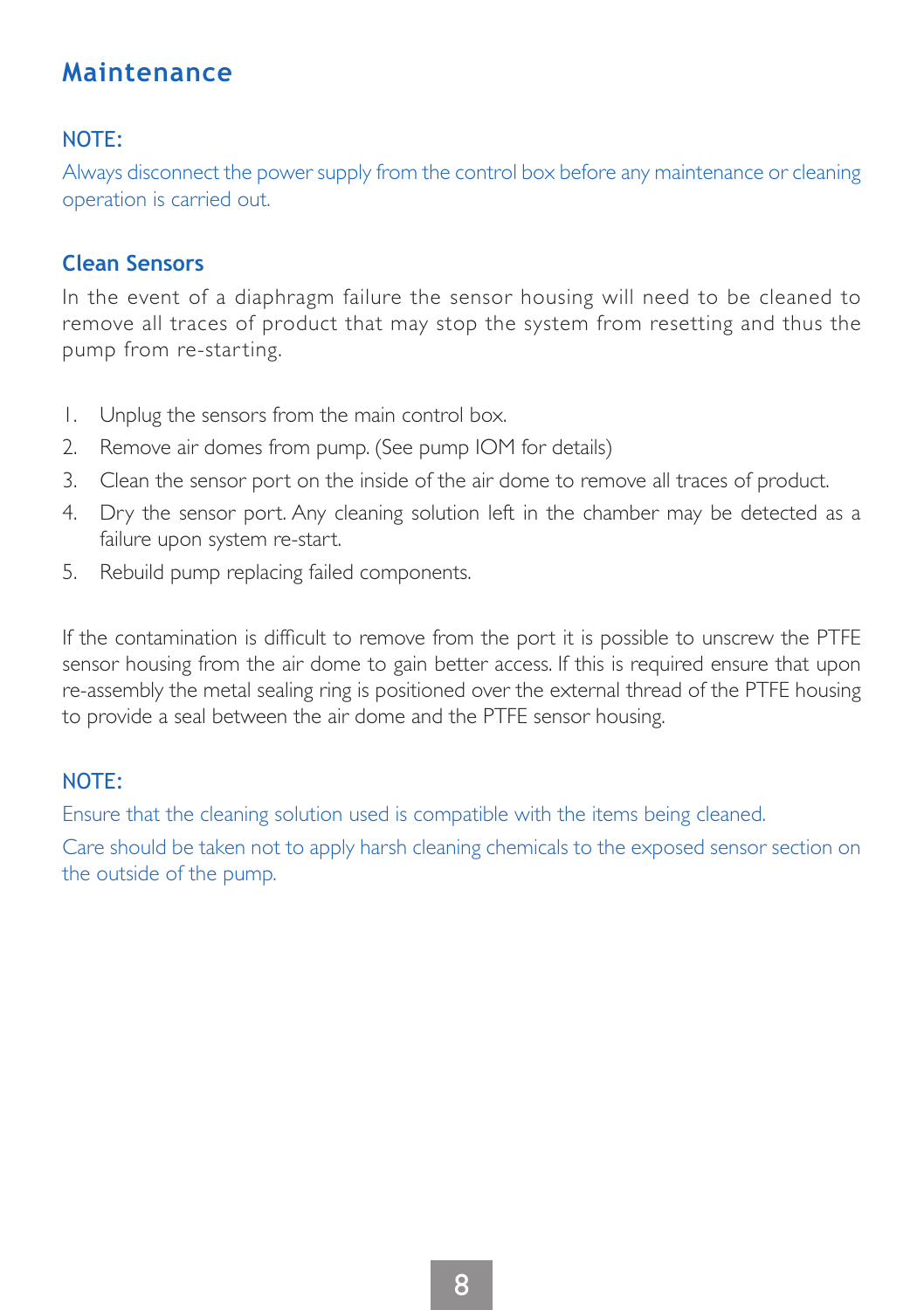### **Main Control Unit**

The main control unit requires no maintenance, should a fault be suspected please notify Flotronic Pumps Ltd who can advise the best course of action. It may be necessary to return the item to Flotronic Pumps Ltd for investigation.

### **Test System Function**

The system should be checked for proper function every 3 months or earlier if a problem is suspected.

#### **Sensor Check**

- 1. Disconnect the power supply to the main control unit.
- 2. Switch off the air supply to the pump.
- 3. Unplug the sensors from the main control unit.
- 4. Unscrew the PTFE sensor housings from the air domes complete with sensors.
- 5. Reconnect the sensors to the main control unit.
- 6. Reconnect the power supply to the main control unit.
- 7. Ensure the flat front face of the PTFE sensor housings are clear of any obstructions that could be sensed.
- 8. Reset the main control unit by pressing the Reset button.
- 9. The fail LED on the main unit should turn off with the power light remaining on.
- 10. Place your hand close to the flat front face of one of the PTFE sensor housings. The main control unit should register a fault and the LED fault light should illuminate.
- 11. Repeat steps 7 to 9 for the other sensor.

#### NOTE:

If the main control unit fails to register a fault condition during the above tests, or it constantly registers a fault condition please refer to the 'Troubleshooting' section at the back of this manual or contact Flotronic Pumps Ltd for advice.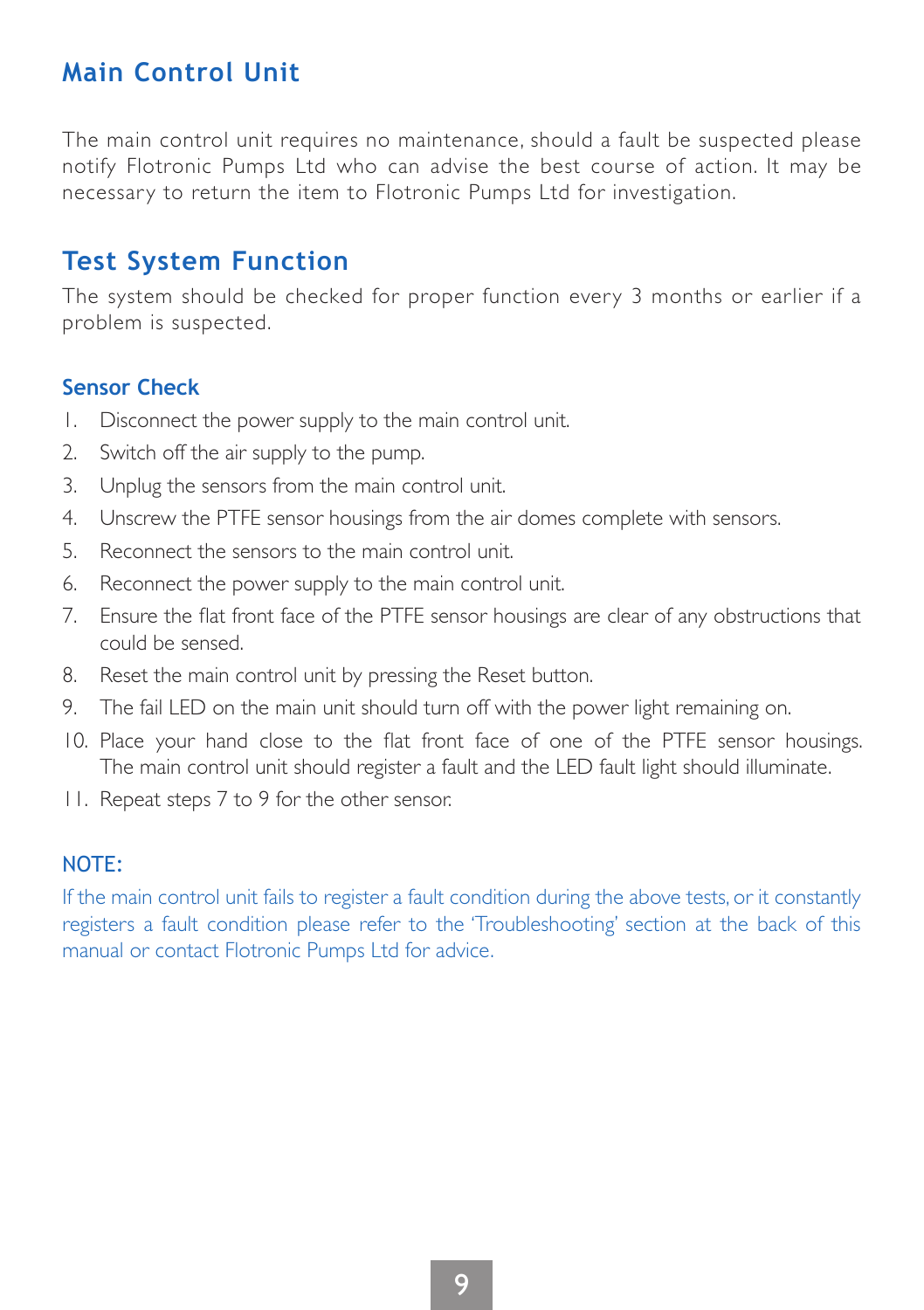### **Pump Shut Down Check**

Once it is confirmed that the sensors are functioning correctly the pump should be reassembled to perform the 'pump shut down check'.

### **To perform this check:**

- 1. Connect the power supply to the main control unit.
- 2. Turn on the air supply to the pump.
- 3. The pump should not start and the red LED indicator on the main control unit should be flashing.
- 4. Press the Reset button on the main control unit, the pump should start to operate and the fault LED should go off.
- 5. Disconnect the power supply to the main control unit, the pump should stop.

If the system passed the above test then the correct function of the sensors, main control unit and solenoid valve have been confirmed.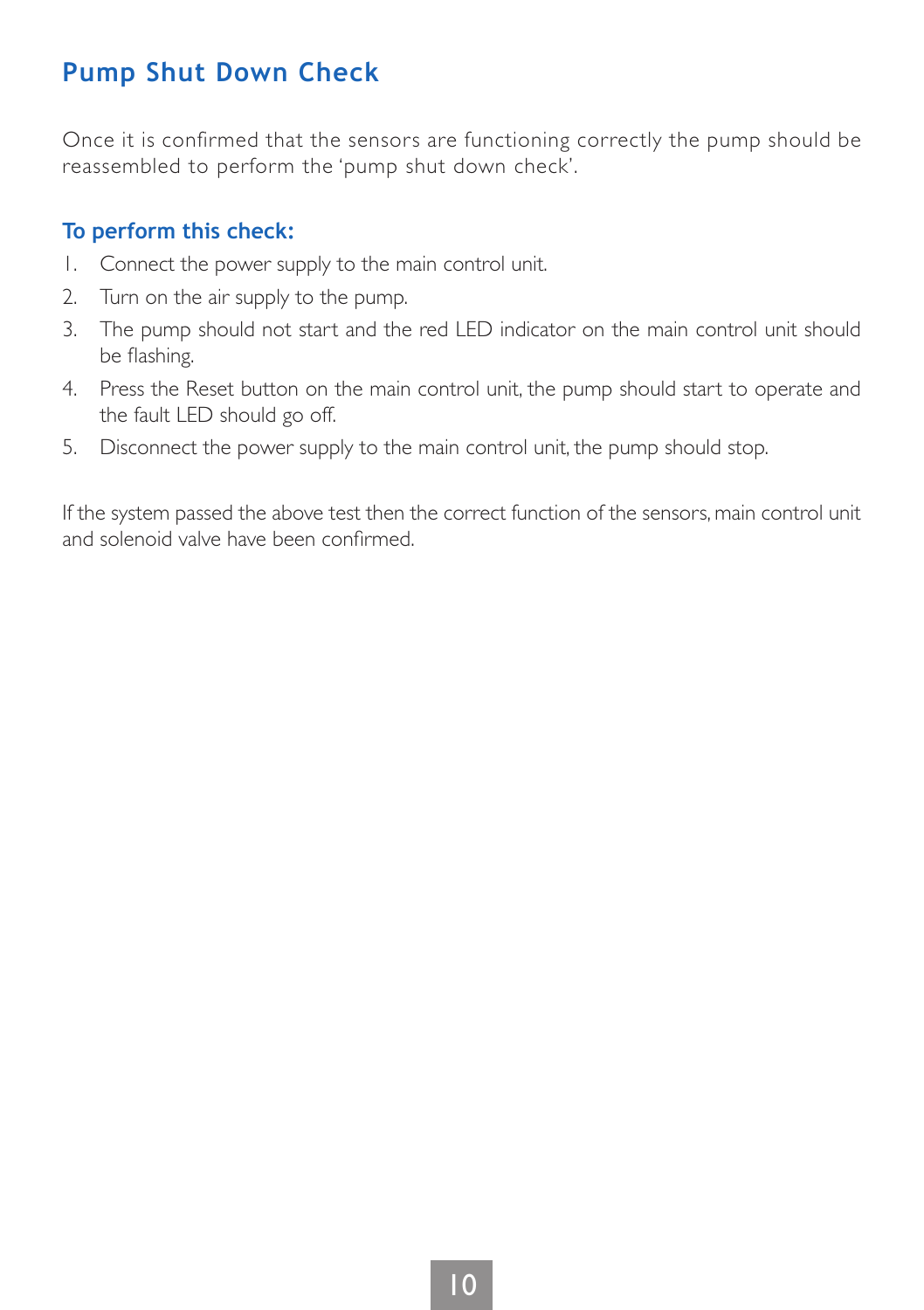# **TROUBLESHOOTING**

| Problem                                                      | <b>Probable Cause</b>   | <b>Solution</b>                                                                                                                                        |
|--------------------------------------------------------------|-------------------------|--------------------------------------------------------------------------------------------------------------------------------------------------------|
| Power LED not illuminated<br>and system does not<br>function | Power failure           | Check power supply lead<br>for damage.<br>Confirm unit is receiving power.                                                                             |
|                                                              | Main Control Unit fault | Contact Flotronic Pumps Ltd<br>for advice.                                                                                                             |
| Fault LED flashing                                           | Diaphragm failure       | Strip pump and check for<br>diaphragm failure or the<br>presence of liquid in the<br>air chamber.                                                      |
|                                                              | Sensor Fault            | Check sensor cable for damage.<br>Plug sensors into main control<br>unit.                                                                              |
|                                                              |                         | Perform sensor check on page 9<br>to confirm sensor function.                                                                                          |
|                                                              | Main Control Unit fault | Perform full system check to<br>establish definite fault with unit<br>and not legitimate liquid sensing.<br>Contact Flotronic Pumps Ltd<br>for advice. |
| Pump does not stop when<br>fault LED is flashing             | Solenoid valve fault.   | Check solenoid cable for<br>damage.                                                                                                                    |
|                                                              |                         | Check solenoid valve is not faulty.                                                                                                                    |
|                                                              |                         | Check solenoid valve complies<br>with the requirements stated<br>in the Technical section of this<br>manual.                                           |
|                                                              | Main control Unit fault | Contact Flotronic Pumps Ltd<br>for advice.                                                                                                             |
| Pump does not run                                            | Power failure           | Restore power to the<br>main control unit and press<br>the Reset button.                                                                               |
|                                                              | Air supply failure      | Check air supply to the pump                                                                                                                           |
|                                                              | Pump failure            | Strip and assess the pump in<br>accordance with the pump IOM.                                                                                          |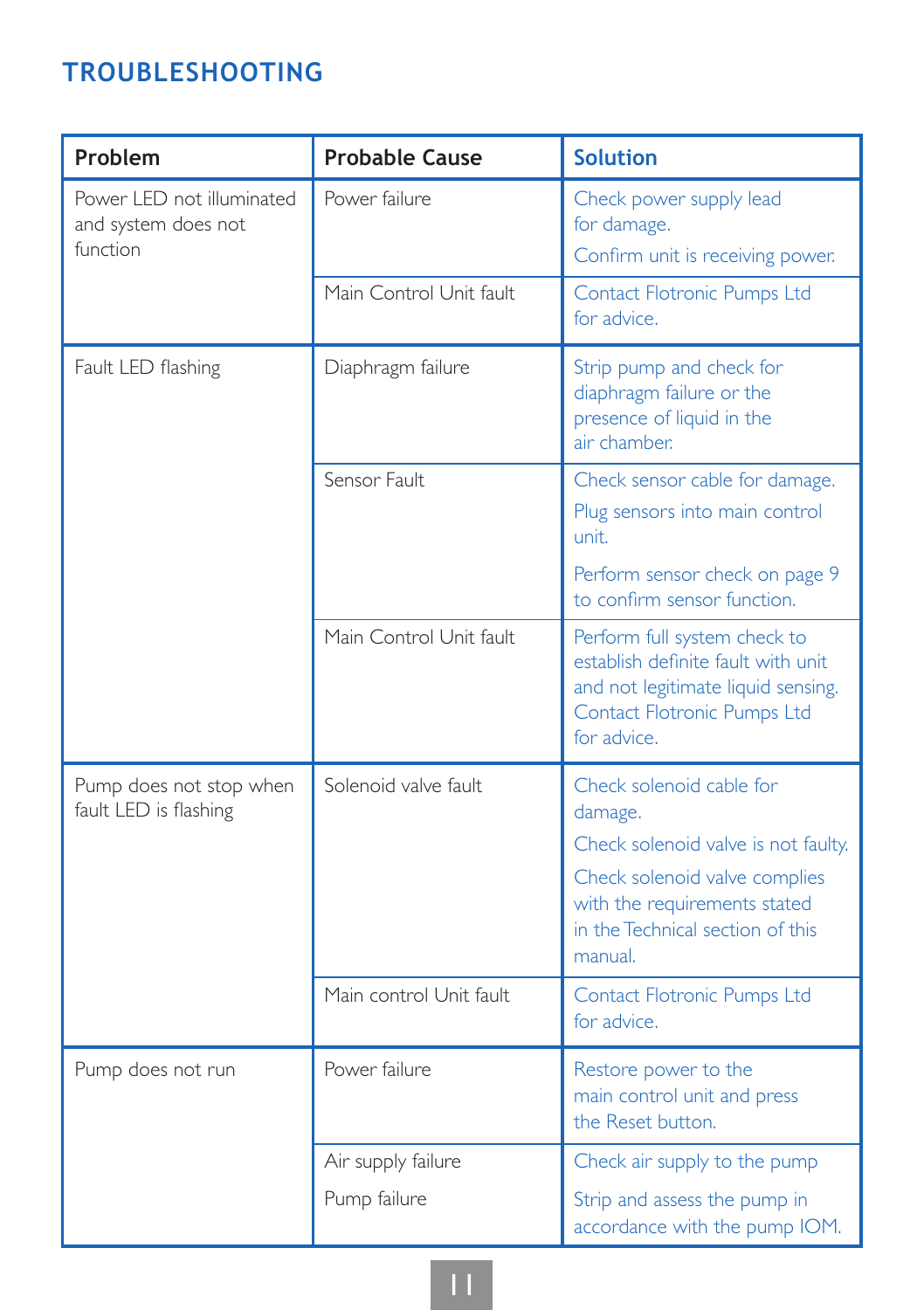## **TECHNICAL DATA**

### **Main Control Unit**

| Input Voltage Range                     | 96-264Vac, 50/60Hz |
|-----------------------------------------|--------------------|
| Main Control Unit Operating Temp. Range | $0 - 40^{\circ}c$  |
| Main Control Unit IP Rating             | IP65               |
| Maximum Power Consumption               | 30 Watts           |

### **Sensors**

| Maximum Sensor Pressure | 7.2 Barg (105psi)            |
|-------------------------|------------------------------|
| Sensor Temp. Range      | $-25^{\circ}c - 85^{\circ}c$ |
| Sensor IP Rating        | IP67                         |
| Sensor lead length      | 0.5 Metres                   |

### **Solenoid Valve**

| Solenoid Valve Type                 | Normally Closed                                |
|-------------------------------------|------------------------------------------------|
| Solenoid Valve Voltage              | 24Vdc                                          |
| Solenoid Valve Maximum Power Rating | 16 Watts                                       |
| Solenoid Valve IP Rating            | Depending on customer<br>requirements, minimum |

recommended IP65.

### NOTE:

Solenoid valve should be rated for continuous energisation.